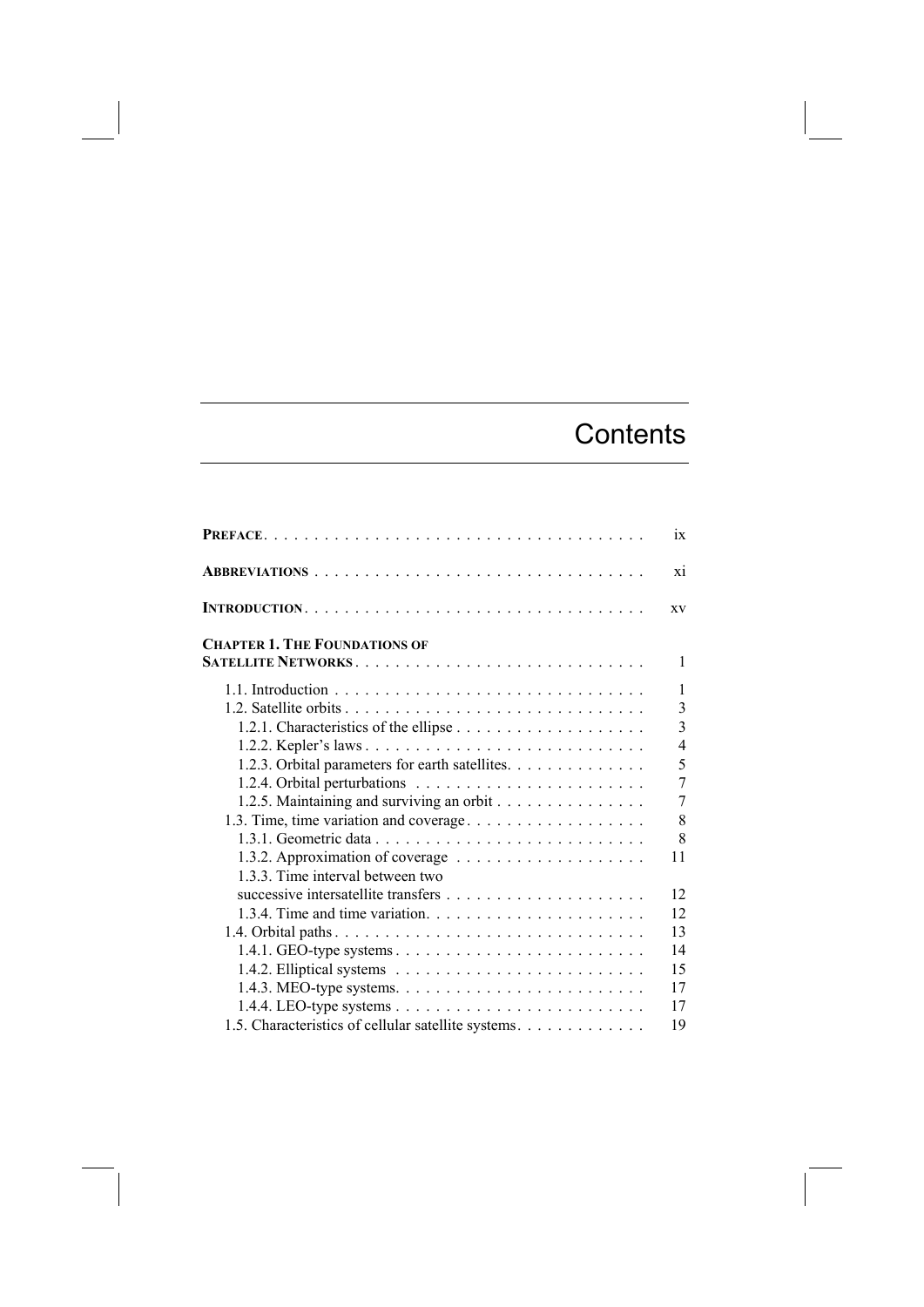vi Connections Management Strategies in Satellite Cellular Networks

| 1.7. Handover in LEO satellite networks.                                                                                                                                                                                     | 22<br>23<br>24<br>25                                     |
|------------------------------------------------------------------------------------------------------------------------------------------------------------------------------------------------------------------------------|----------------------------------------------------------|
| <b>CHAPTER 2. AN INTRODUCTION</b>                                                                                                                                                                                            | 27                                                       |
| 2.2. The history of teletraffic theory and technique.<br>2.4.1. Blocking probability and the Erlang-B formula.<br>2.4.2. Queuing probability and the Erlang-C formula                                                        | 27<br>28<br>28<br>29<br>30<br>31<br>32<br>34<br>34<br>36 |
| <b>CHAPTER 3. CHANNEL ALLOCATION</b><br>STRATEGIES AND THE MOBILITY MODEL                                                                                                                                                    | 39                                                       |
| 3.2.1. Fixed channel allocation techniques<br>3.2.2. Dynamic channel allocation<br>3.3. Spotbeam handover and priority strategies<br>3.3.2. Priority strategies for handover requests<br>3.5. Analysis of the mobility model | 39<br>40<br>41<br>41<br>43<br>43<br>45<br>48<br>53       |
| <b>CHAPTER 4. EVALUATION PARAMETERS METHOD</b>                                                                                                                                                                               | 63                                                       |
| 4.2. The advantages of the LEO MSS                                                                                                                                                                                           | 63                                                       |
| 4.3.2. The moment the next handover                                                                                                                                                                                          | 64<br>71<br>71                                           |
|                                                                                                                                                                                                                              | 72<br>74                                                 |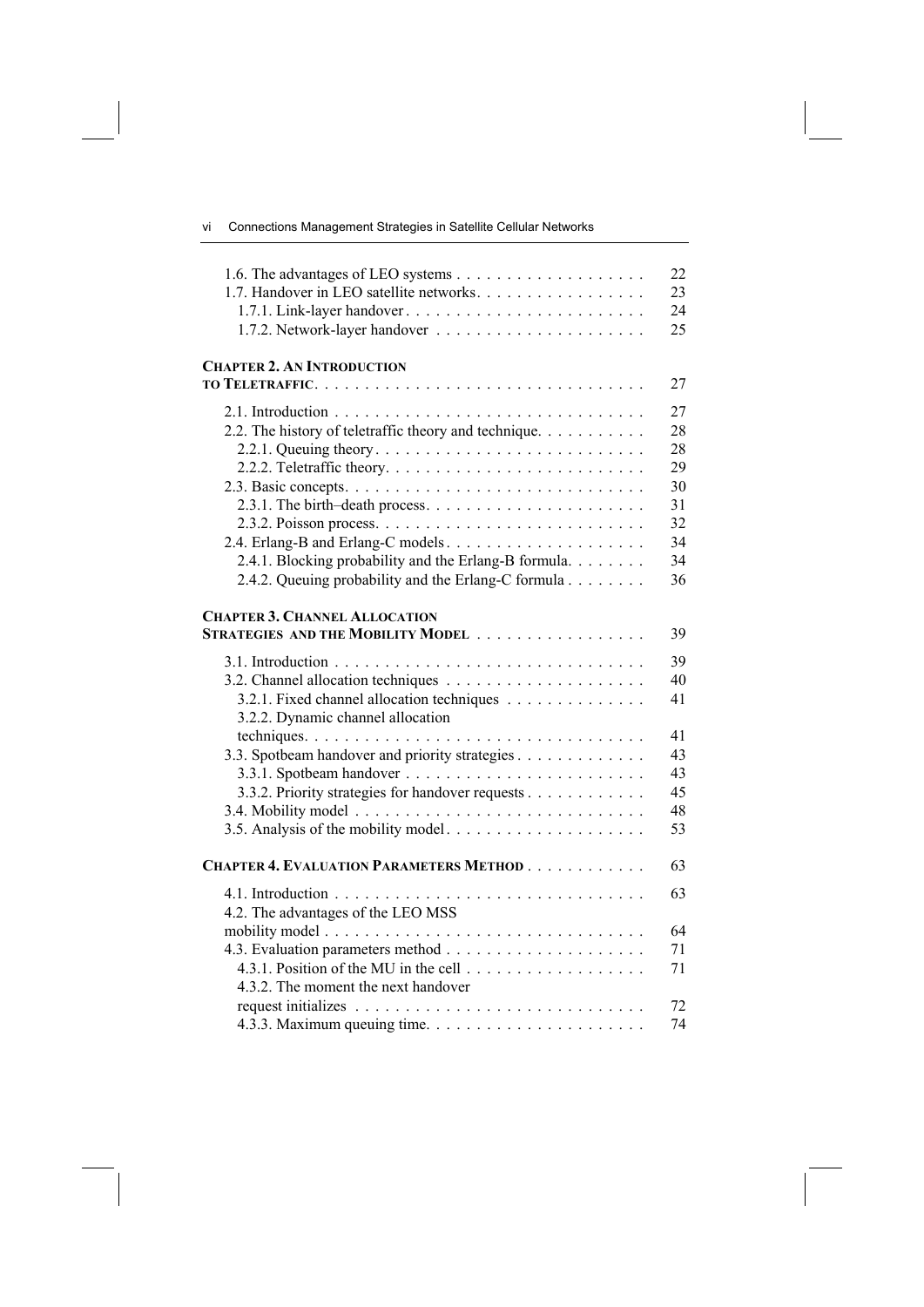| 4.4. Pseudo-last useful instant queuing                                    |     |
|----------------------------------------------------------------------------|-----|
|                                                                            | 77  |
| 4.4.1. Putting handover requests in a queue                                | 77  |
|                                                                            | 77  |
|                                                                            | 78  |
|                                                                            | 79  |
| 4.5. Guard channel strategy: dynamic                                       |     |
| channel reservation-like                                                   | 81  |
| 4.5.1. Dynamic channel reservation                                         |     |
|                                                                            | 81  |
| 4.5.2. Dynamic channel reservation                                         |     |
|                                                                            | 83  |
|                                                                            | 85  |
|                                                                            | 85  |
| 5.2. An analysis of FCA-QH with different                                  |     |
|                                                                            | 85  |
| 5.3. Analytical study of FCR and FCR-like                                  | 91  |
|                                                                            | 91  |
| 5.3.2. An analysis of FCR-like $\ldots \ldots \ldots \ldots \ldots \ldots$ | 94  |
|                                                                            | 101 |
|                                                                            | 101 |
|                                                                            | 102 |
| 6.2.1. Definition of fuzzy subsets                                         | 102 |
| 6.2.2. Decisions in the fuzzy environment.                                 | 102 |
|                                                                            | 103 |
|                                                                            | 105 |
|                                                                            | 109 |
|                                                                            | 109 |
|                                                                            | 110 |
|                                                                            | 112 |
| 7.3.1. Verifying the simulation: a comparison                              |     |
| with the analytical results of the FCA-QH                                  |     |
|                                                                            | 113 |
| 7.3.2. A comparison of FCA and DCA,                                        |     |
| DCA-QH & FCA-QH simulation using LUI                                       | 115 |
| 7.3.3. A comparison of NPS and QH,                                         |     |
| DCA-NPS & DCA-QH simulation                                                | 116 |
|                                                                            |     |